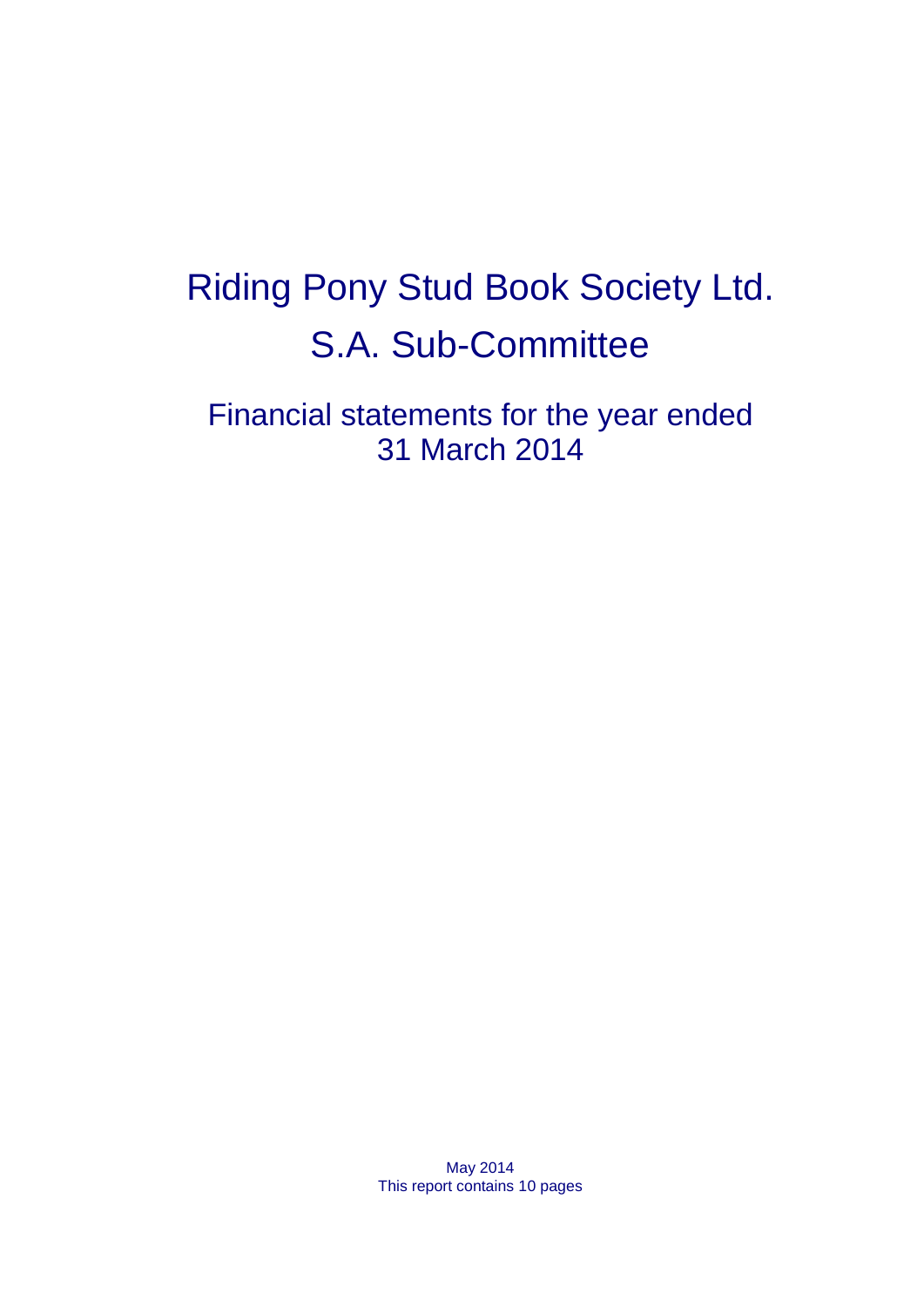# **Contents**

| Statement of comprehensive income          |               |
|--------------------------------------------|---------------|
| Statement of recognised income and expense | $\mathcal{P}$ |
| Statement of financial position            | 3             |
| Notes to the financial statements          | 4             |
| Members of the Sub-Committee Declaration   | 7             |
| Independent audit report                   | 8             |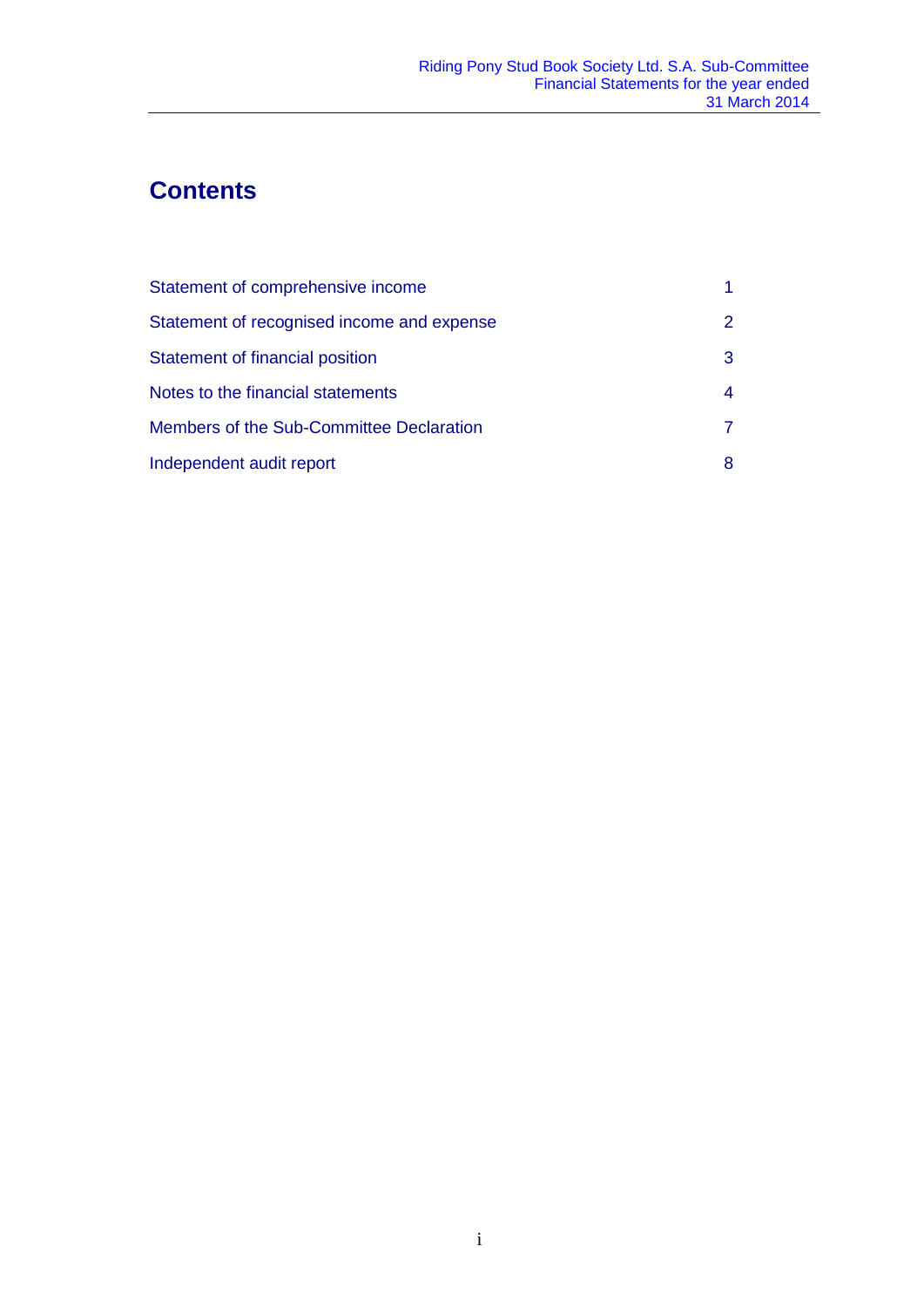### **Statement of comprehensive income for the year ended 31 March 2014**

|                                | <b>Note</b> | 2014<br>S | 2013<br>S |
|--------------------------------|-------------|-----------|-----------|
| Total income                   | 2           | 5,828     | 9,953     |
| Total expenses                 | 3           | (10, 845) | (11, 215) |
| Net profit/(loss) for the year |             | (5,017)   | (1,262)   |

The statement of comprehensive income should be read in conjunction with the notes to and forming part of the financial statements as set out on pages 4 to 6.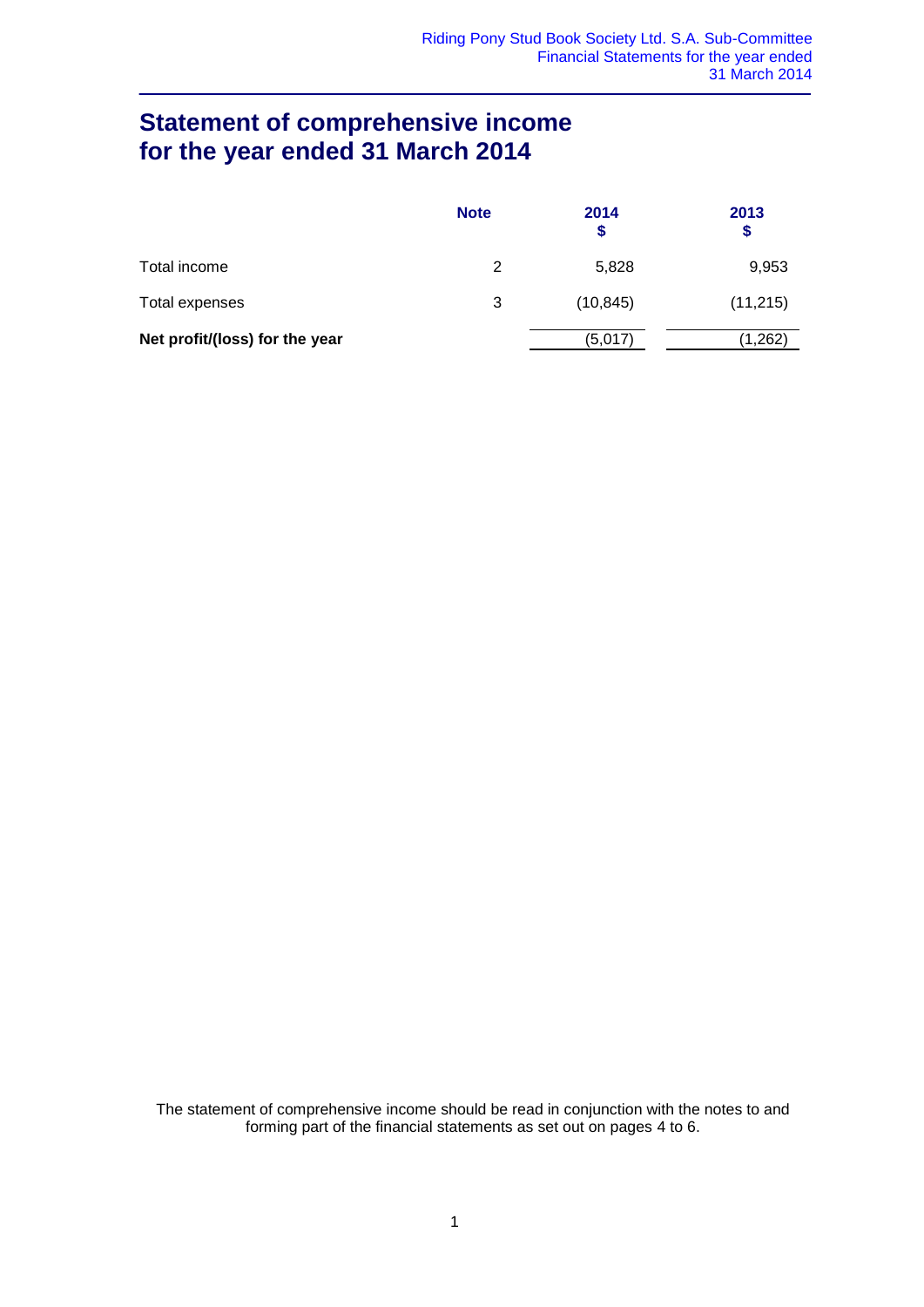### **Statement of recognised income & expense for the year ended 31 March 2014**

|                                                       | <b>Note</b> | 2014<br>\$ | 2013<br>\$ |
|-------------------------------------------------------|-------------|------------|------------|
| Net income recognised directly in equity              |             | ۰          |            |
| Net profit/(loss) for the period                      |             | (5,017)    | (1,262)    |
| Total recognised income and expense for the<br>period |             | (5,017)    | (1,262)    |

The statement of recognised income and expense should be read in conjunction with the notes to and forming part of the financial statements as set out on pages 4 to 6.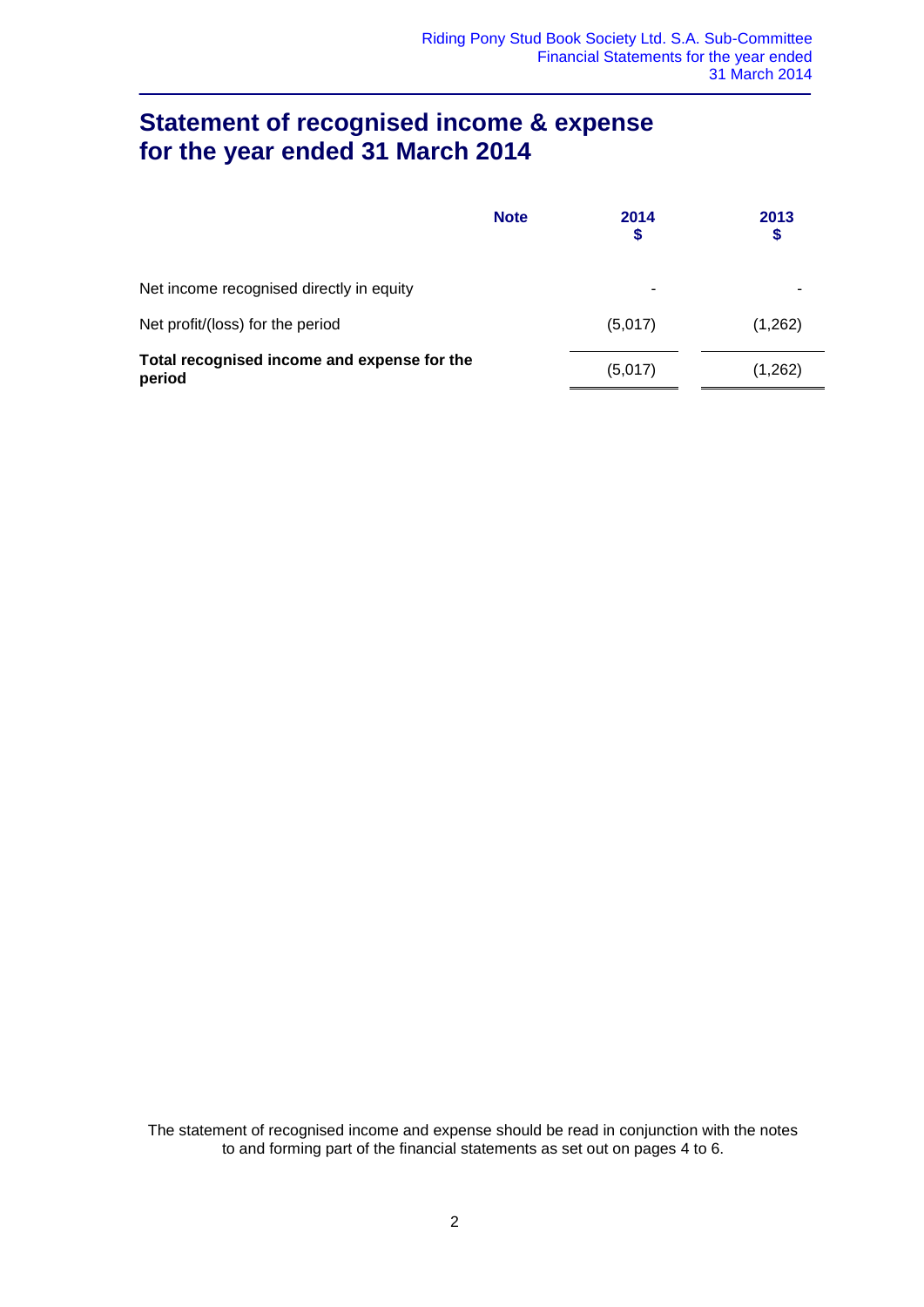### **Statement of financial position as at 31 March 2014**

|                             | <b>Note</b> | 2014<br>\$ | 2013<br>\$ |
|-----------------------------|-------------|------------|------------|
| <b>Assets</b>               |             |            |            |
| Cash and cash equivalents   | 4           | 2,660      | 3,895      |
| Trade and other receivables | 5           | 66         | 3,229      |
| Inventory                   | 6           |            | 1,000      |
| Equipment                   | 7           | 1,868      | 1,594      |
| <b>Total Assets</b>         |             | 4,594      | 9,718      |
| <b>Liabilities</b>          |             |            |            |
| Trade and other liabilities | 8           |            | 107        |
| <b>Total Liabilities</b>    |             |            | 107        |
|                             |             |            |            |
| <b>Net Assets</b>           |             | 4,594      | 9,611      |
|                             |             |            |            |
| <b>Equity</b>               |             |            |            |
| Retained earnings           |             | 9,611      | 10,873     |
| Current result              |             | (5,017)    | (1,262)    |
| <b>Total Equity</b>         |             | 4,594      | 9,611      |

The statement of financial position is to be read in conjunction with the notes to and forming part of the financial statements set out on pages 4 to 6.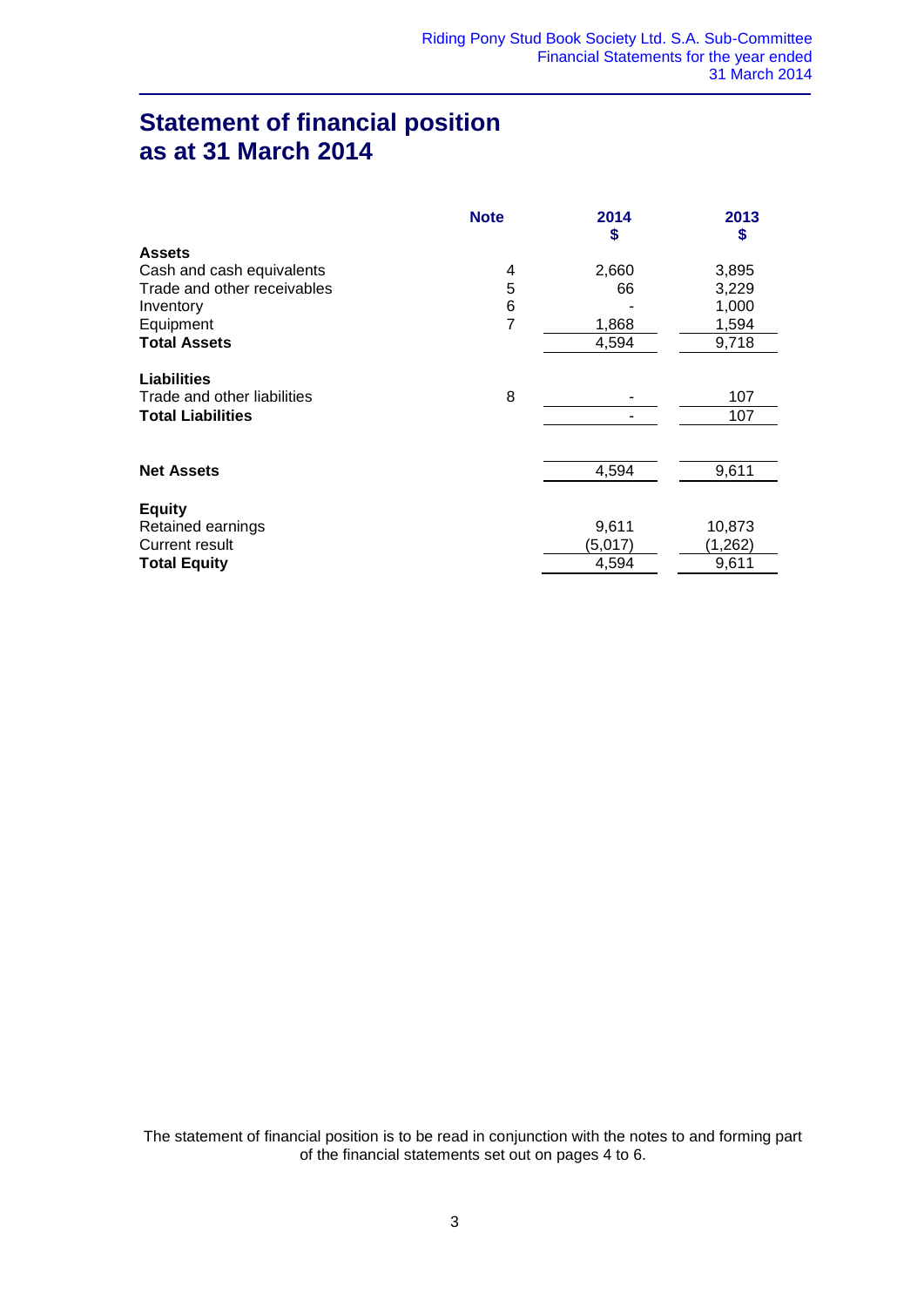### **Notes to and forming part of the financial statements for the year ended 31 March 2014**

### **1. Statement of significant accounting policies**

Riding Pony Stud Book Society Ltd. South Australia (S.A.) Sub-Committee ("the Committee") is a State based division of the Riding Pony Stud Book Society Ltd. The legal entity was incorporated on 22 February 2008.

### **(a) Statement of compliance**

In the opinion of the Members of the Sub Committee, the Committee is not a reporting entity. The financial statements of the Committee have been drawn up as special purpose financial statements for the purpose of discharging its responsibility as a State based Sub-Committee.

The financial statements are presented in Australian Dollars.

The financial statements have been prepared on an accrual basis in accordance with the historical cost convention and, except where stated, do not take into account changing money values or fair value of assets.

### *Not-for-profit status*

Under AIFRS, there are requirements that apply specifically to not-for-profit entities that are not consistent with International Financial Reporting Standards (IFRS) requirements. The Committee has analysed its purpose, objectives and operating philosophy and determined that it does not have profit generation as a prime objective. Consequently where appropriate the Committee has elected to apply options and exemptions within AIFRS that are applicable to not-for-profit entities.

### **(b) Revenue recognition**

Revenue is measured at the fair value of the consideration received or receivable net of the amount of goods and services tax (GST) payable to the Australian Taxation Office. Revenue is measured on major income categories as follows:

*Dividends, newcomer and state show entries* Dividends, newcomer and state show entry fees are recognised when they are received.

*Interest Revenue*

Interest revenue is recognised as it accrues.

### **(c) Tax**

### *Goods and services tax*

Revenues, expenses and assets are recognised net of the amount of goods and services tax (GST), except where the amount of the GST incurred is not recoverable from the Australian Tax Office (ATO). Receivables and payables are stated with the amount of GST included. The net amount of GST recoverable from, or payable to, the ATO is included as a current asset or liability in the Balance Sheet.

### *Income tax*

The Committee is exempt from income tax.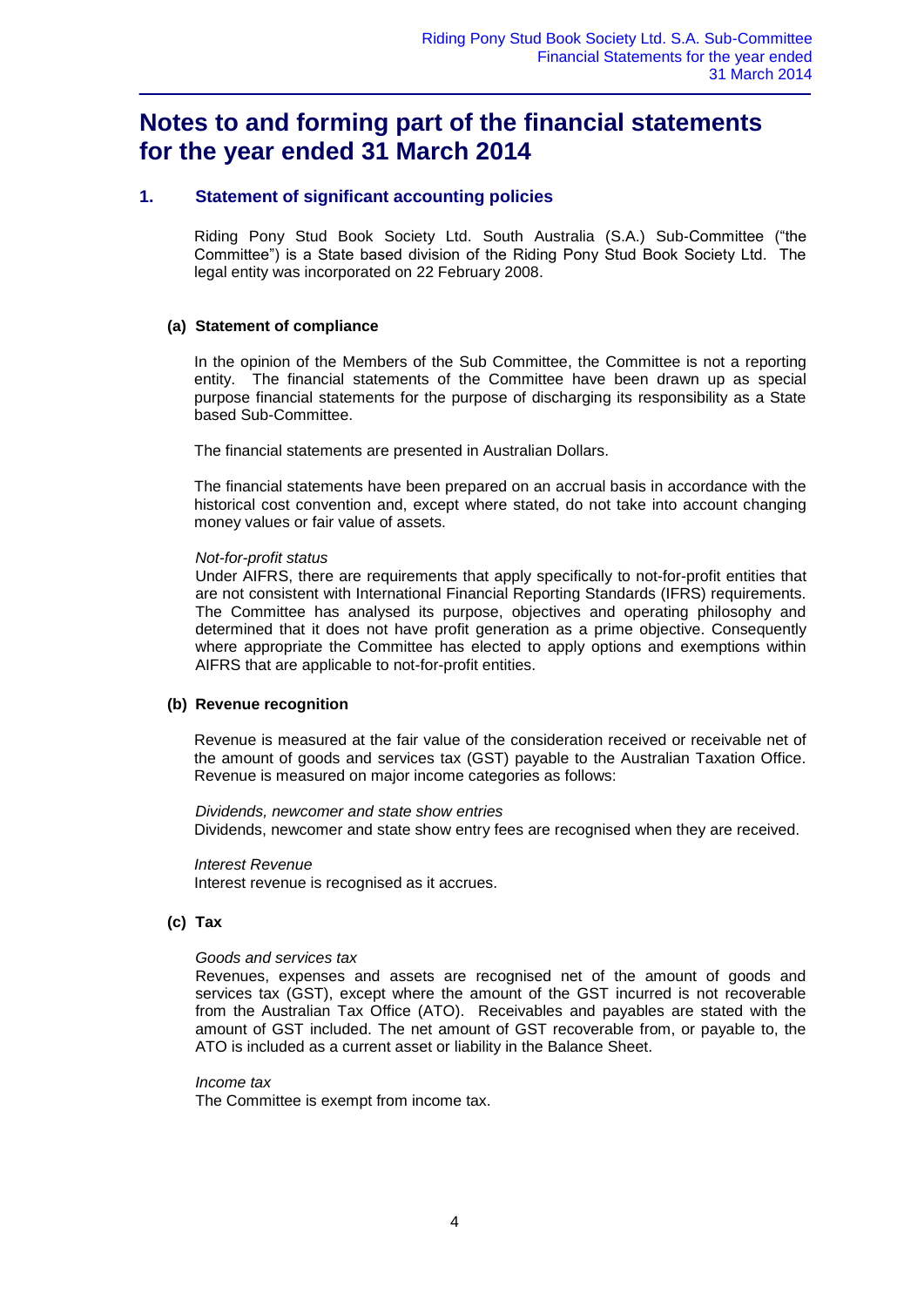### **Notes to and forming part of the financial statements for the year ended 31 March 2014 (continued)**

| 2. | <b>Income</b>                                                                                                                                                                                                                                                                                                                      | 2014<br>\$                                                                                                | 2013<br>\$                                                                                         |
|----|------------------------------------------------------------------------------------------------------------------------------------------------------------------------------------------------------------------------------------------------------------------------------------------------------------------------------------|-----------------------------------------------------------------------------------------------------------|----------------------------------------------------------------------------------------------------|
|    | <b>Revenue</b>                                                                                                                                                                                                                                                                                                                     |                                                                                                           |                                                                                                    |
|    | Dividends received<br>Show Income from National Branch<br>Entry fees<br>Newcommer<br>Float<br><b>Grants &amp; Donations</b><br>Sponsorships<br><b>GST</b> received<br>Interest received<br>Other                                                                                                                                   | 1,606<br>1,000<br>2065<br>100<br>400<br>22<br>160<br>15<br>460<br>5,828                                   | 2,728<br>2,339<br>200<br>4,250<br>160<br>225<br>51<br>9,953                                        |
| 3. | <b>Expenses</b>                                                                                                                                                                                                                                                                                                                    |                                                                                                           |                                                                                                    |
|    | Accounting and audit<br>Catering<br>Cost of goods sold<br>Computer<br>Depreciation<br>First Aid Kit<br>Honorarium Payments<br>Judges<br>Postage, printing & stationery<br>Refunds<br>Photography<br>Prizes & trophies<br>School expenses<br>Show expenses<br>Sponsorship & donations<br>Venue<br>Website hosting<br>Other expenses | 370<br>808<br>51<br>464<br>175<br>150<br>1,448<br>360<br>80<br>2,808<br>579<br>255<br>386<br>280<br>2,631 | 375<br>52<br>1,792<br>389<br>600<br>2,526<br>304<br>402<br>3,722<br>148<br>109<br>505<br>230<br>61 |
|    |                                                                                                                                                                                                                                                                                                                                    | 10,845                                                                                                    | 11,215                                                                                             |
| 4. | <b>Cash and cash equivalents</b>                                                                                                                                                                                                                                                                                                   |                                                                                                           |                                                                                                    |
|    | Cash at bank<br>Petty cash                                                                                                                                                                                                                                                                                                         | 2,660<br>2,660                                                                                            | 2,974<br>921<br>3,895                                                                              |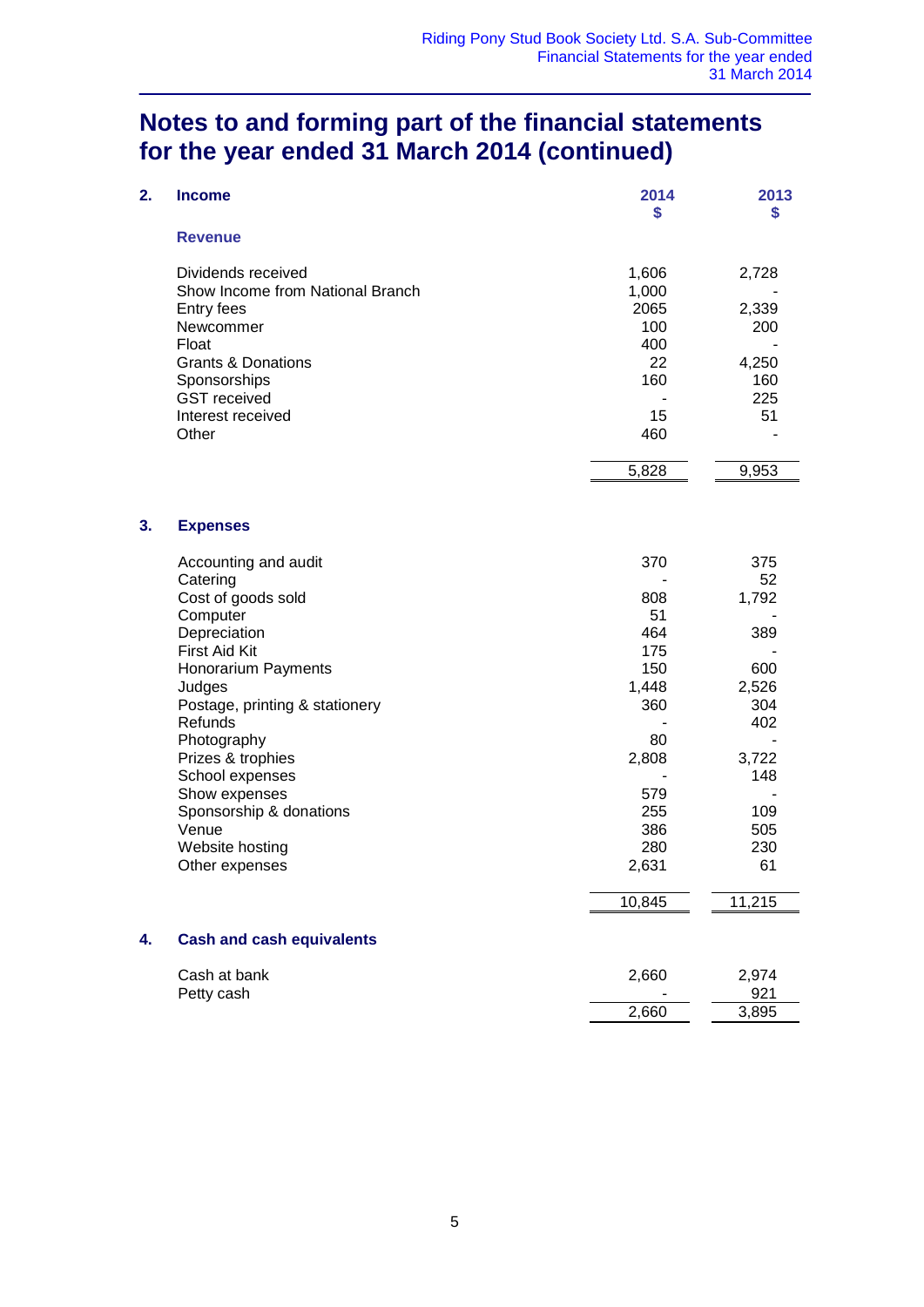## **Notes to and forming part of the financial statements for the year ended 31 March 2014 (continued)**

| 5. | <b>Trade and other receivables</b>                                                                           | 2014<br>\$ | 2013<br>S                             |
|----|--------------------------------------------------------------------------------------------------------------|------------|---------------------------------------|
|    | <b>Trade Debtors</b><br><b>Other Debtors</b><br><b>Provision for Doubtful Debts</b><br><b>GST Receivable</b> | 66<br>66   | 2,278<br>864<br>(593)<br>680<br>3,229 |
| 6. | <b>Inventory</b>                                                                                             |            |                                       |
|    | Stock on hand                                                                                                | ۰          | 1,000<br>1,000                        |

### **7. Equipment**

| Equipment at Cost              | 3.711   | 2.973   |
|--------------------------------|---------|---------|
| Less: Accumulated Depreciation | (1.843) | (1,379) |
|                                | 1.868   | 1.594   |

### **8. Trade and other liabilities**

| <b>Trade Creditors</b> | ΙΟ.             |
|------------------------|-----------------|
|                        | 10 <sup>7</sup> |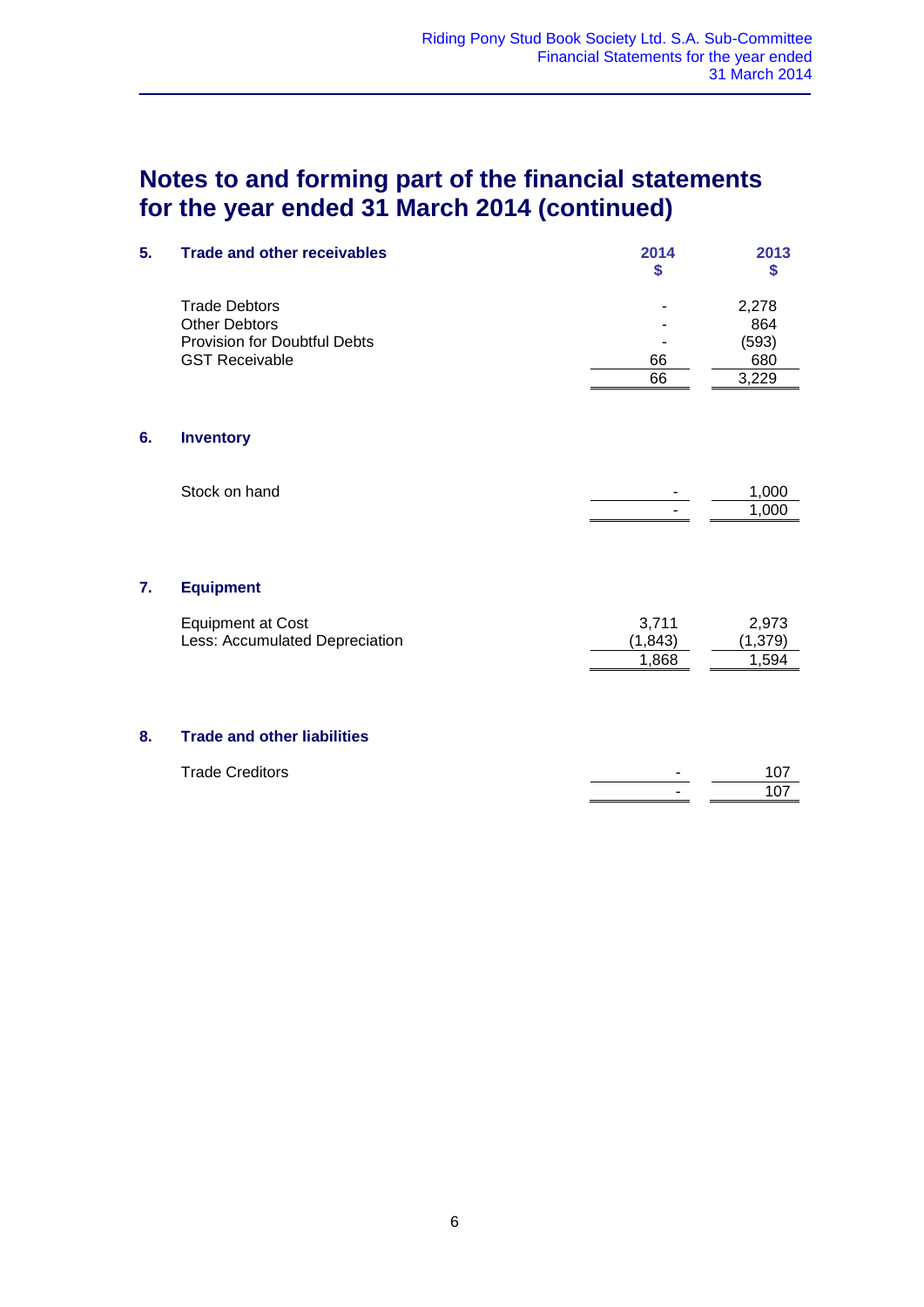### **Members of the Sub-Committee Declaration**

We, the Chairman and Treasurer of Riding Pony Stud Book Society Ltd. S.A. Sub-Committee declare, in our opinion:

- (a) the Committee is not a reporting entity,
- (b) the financial statements and notes, set out on pages 1 to 6,
	- (i) give a true and fair view of the financial position of the Sub-Committee as at 31 March 2014 and of its performance for the financial period ended on that date in accordance with the accounting policies applied in note 1 to the financial statements,
	- (ii) comply with Australian Accounting Standards and other mandatory professional reporting requirements to the extent described in Note 1; and
- (c) there are reasonable grounds to believe that the Sub-Committee will be able to pay its debts as and when they become due and payable.

Signed in accordance with a resolution of the Committee:

*Chairman Treasurer*

\_\_\_\_\_\_\_\_\_\_\_\_\_\_\_ \_\_\_\_\_\_\_\_\_\_\_\_\_\_\_\_

Dated at this day of 2014.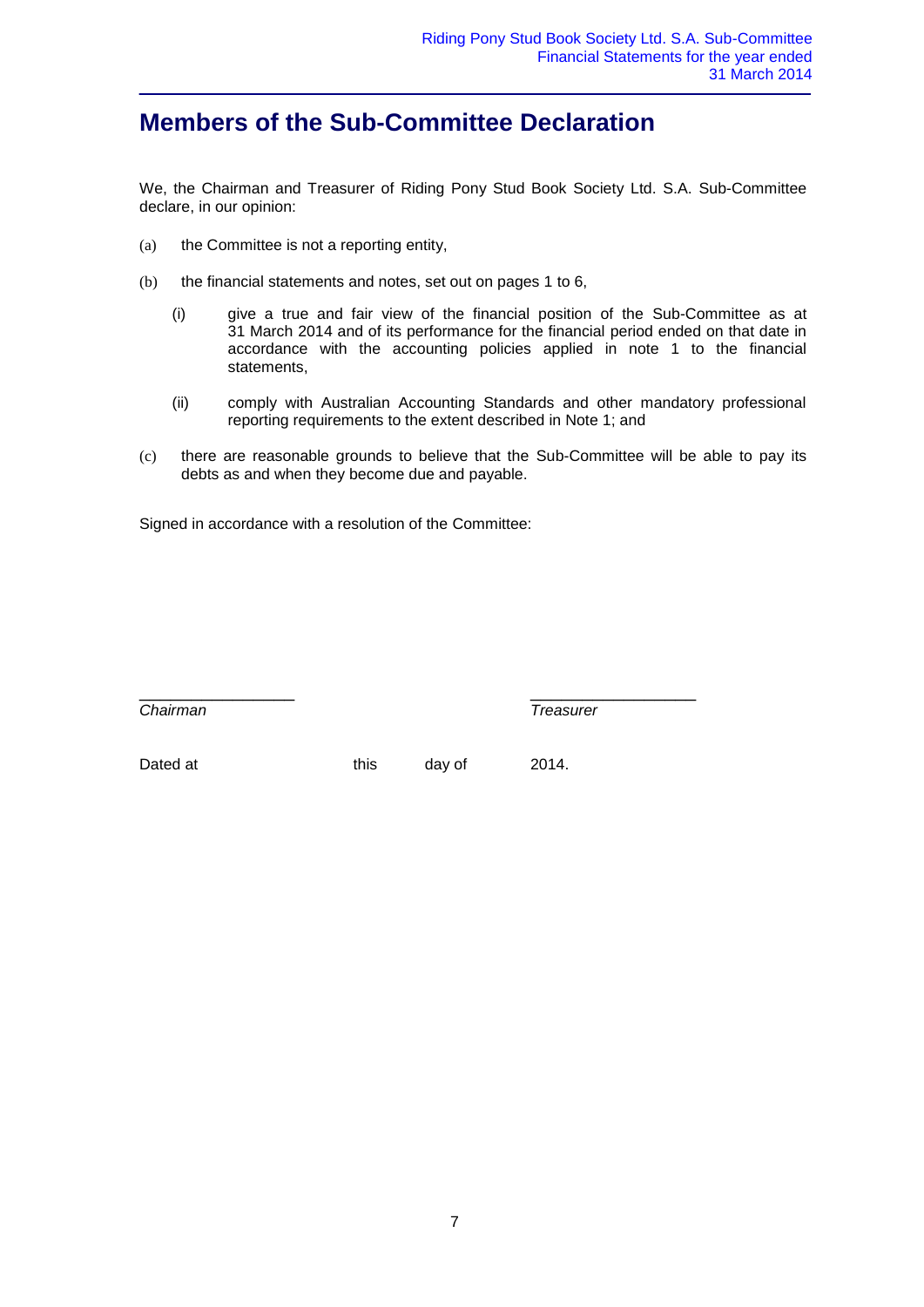### **INDEPENDENT AUDITORS' REPORT TO THE MEMBERS OF RIDING PONY STUD BOOK SOCIETY LTD. S.A. SUB-COMMITTEE**

### REPORT ON THE FINANCIAL REPORT

We have audited the accompanying financial statements, being special purpose financial statements, of Riding Pony Stud Book Society Ltd. S.A. Sub-Committee ('the Committee'), which comprise the statement of financial position as at 31 March 2014, and the statement of comprehensive income and statement of recognised income and expense for the period then ended, a summary of significant accounting policies and other explanatory notes and the Members of the Sub-Committee Declaration set out on pages 1 to 7.

### *Committee member's responsibility for the financial statements*

The Riding Pony Stud Book Society Ltd. S.A. Sub-Committee members are responsible for the preparation and fair presentation of the financial statements in accordance with Australian Accounting Standards and have determined that the basis of preparation described in Note 1 to the financial report is appropriate to meet the needs of the members. This responsibility includes establishing and maintaining internal controls relevant to the preparation and fair presentation of financial statements that are free from material misstatement, whether due to fraud or error; selecting and applying appropriate accounting policies; and making accounting estimates that are reasonable in the circumstances.

#### *Auditor's responsibility*

Our responsibility is to express an opinion on the financial statements based on our audit. We conducted our audit in accordance with Australian Auditing Standards. These Auditing Standards require that we comply with relevant ethical requirements relating to audit engagements and plan and perform the audit to obtain reasonable assurance whether the financial statements are free from material misstatement.

An audit involves performing procedures to obtain audit evidence about the amounts and disclosures in the financial statements. The procedures selected depend on the auditor's judgement, including the assessment of the risks of material misstatement of the financial statements, whether due to fraud or error. In making those risk assessments, the auditor considers internal controls relevant to the entity's preparation and fair presentation of the financial statements in order to design audit procedures that are appropriate in the circumstances, but not for the purpose of expressing an opinion on the effectiveness of the entity's internal controls. An audit also includes evaluating the appropriateness of accounting policies used and the reasonableness of accounting estimates made by the Riding Pony Stud Book Society Ltd. S.A. Sub-Committee members, as well as evaluating the overall presentation of the financial statements.

We performed the procedures to assess whether in all material respects the financial report presents fairly, in accordance with Australian Accounting Standards requirements, a view which is consistent with our understanding of the Riding Pony Stud Book Society Ltd. SA. Sub-Committee's financial position, and of its performance.

We believe that the audit evidence obtained is sufficient and appropriate to provide a basis for our audit opinion.